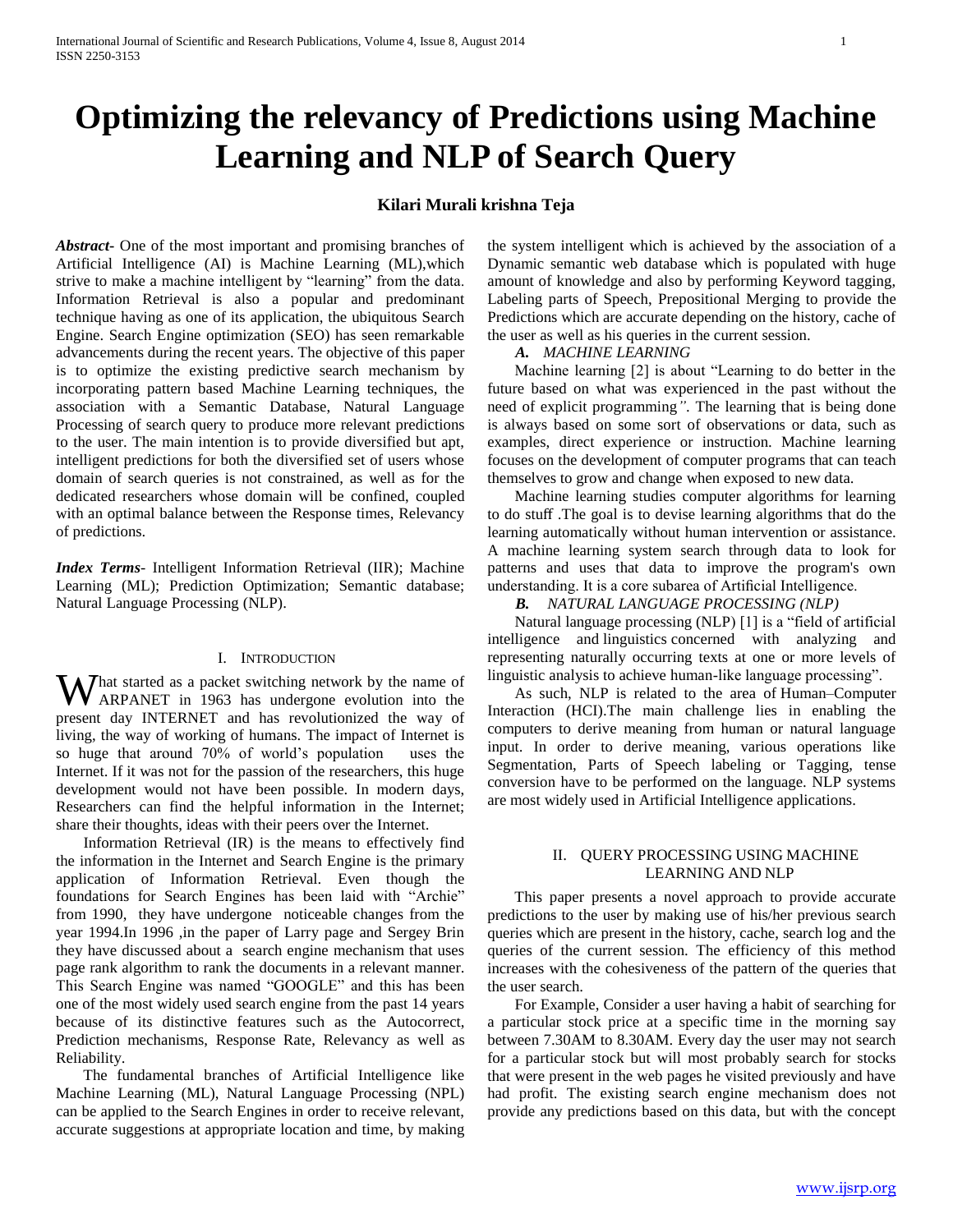of supervised machine learning, one can train the search engine to return more relevant, appropriate predictions.

 The objective of this paper is to propose a model which learn and analyses the pattern of the queries depending on the time, location, the frequency of a particular query at particular time and location, the system then compares the pattern with the other similar patterns which it may have obtained from other users by using a semantic web database and then performs NLP by using Parts of Speech tagging, Tense conversion, Prepositional merging to increase the probability of relevant prediction results .This can be incorporated with an extension in a web browser which when enabled carries the above operations and returns the results to the user when he/she tries to enter a query in the search field again.

 This method is hugely relies on the efficiency, reliability, correctness of the Semantic Web database and the communication latencies between the user and Search engine. Since, the modern day high performance web can execute distributed and parallel computations, the performance factors of the existing web servers will suffice for this type of Query processing. The Sematic Web database is a dynamic database having huge collection of knowledge populated into it. It consists of relationships among various members, the various meaning of a particular word out of which, only one will be fitting for a particular context in a query. In order to obtain satisfactory performance, the Network communication rates must be sufficiently high, meaning that an Internet connection having a transfer rate less than a minimum threshold value will not result in a timely response. As per the report of Akamai, a global content delivery network the average internet download speed of the world is 3.1 Mbps (raising 4% from the previous quarter. The Query processing model discussed in this paper would require at least a 1Mbps internet connection so as to accept a query, process it and provide appropriate suggestions in a minimum time frame.

 When concerned with the predictions within a session, the system realistically assumes that the user takes some time to find the required information in a web page, which is one of the results of his first query in the session and this model will take some amount of time to perform NLP and to obtain relevant predictions and to compare them with the existing patterns and returns the eventual predictions to the user when he starts to type his next search query. The advantage of this model is that these computations occur in background and the probability that the time taken to compute NLP and to return the end results being more than the time between consecutive searches is very less.

#### *A. TAXONOMY OF MACHINE LEARNING ALGORITHMS*

 Depending on the desired output of each algorithm, the Machine Learning algorithms are commonly classified into the following types,

#### *1) SUPERVISED LEARNING:*

 In this type of learning, the algorithm generates a function that maps inputs to desired outputs. For some examples, the correct results are known and are given in input to the algorithmic model during the learning process. This type of learning is fast and accurate.

# *2) UNSUPERVISED LEARNING:*

 Unsupervised Learning seems much harder, the goal is to have the computer learn how to do something but we don't tell it how to do. Clustering is the most common method in Unsupervised Learning

#### *3) REINFORCEMENT LEARNING:*

 Reinforcement learning algorithm learns a policy of how to act given an observation of the world. Every action has some impact in the environment, and the environment provides feedback that guides the learning algorithm.

 There are also other classes of Machine Learning such as Semi-Supervised Learning, Transduction, Learning to learn but the above mentioned models are the important ones and widely used algorithms

#### III. EXISTING MODEL

 The Predictions given by an existing Search Engine model are shown below. As shown below, the predictions offered to the user are provided by using the information obtained from millions of users of search engine and are not relevant to the customized needs of the user. These suggestions are simply the most frequently searched terms that start with the initial letter the user types and they transform dynamically into words and sentences changing with each letter or alphabet typed before them.



**Figure 1: Predictions for the word "NETWORK" irrespective of the context, pattern of the search queries**

# *A. DISADVANTAGES OF EXISTING MODEL*

 The existing system provides predictions which are generated by consolidating the most frequently searched terms, and giving the results that start with the letter user types, iteratively. The main disadvantage is that, they are not appropriate to the needs of the user in most of the cases and in almost all of the cases related to researchers whose domain of search will be a specific field.

 For Example, In the above context, the user may be researching about Network Simulator for a significant amount of time but the next time he tries to search about that, he is provided with the same suggestions that are provided to every other user, whose queries starts with "NETWORK", thus wasting valuable time due to waiting by the user to type the required specific query.

#### IV. PROPOSED MODEL

 The proposed model overcomes the above disadvantage by providing relevant predictions[10] [3] with respect to Time, Location or both Time and Location, it also includes additional features such as providing predictions with words that were not present in the previous queries and provide different meaningful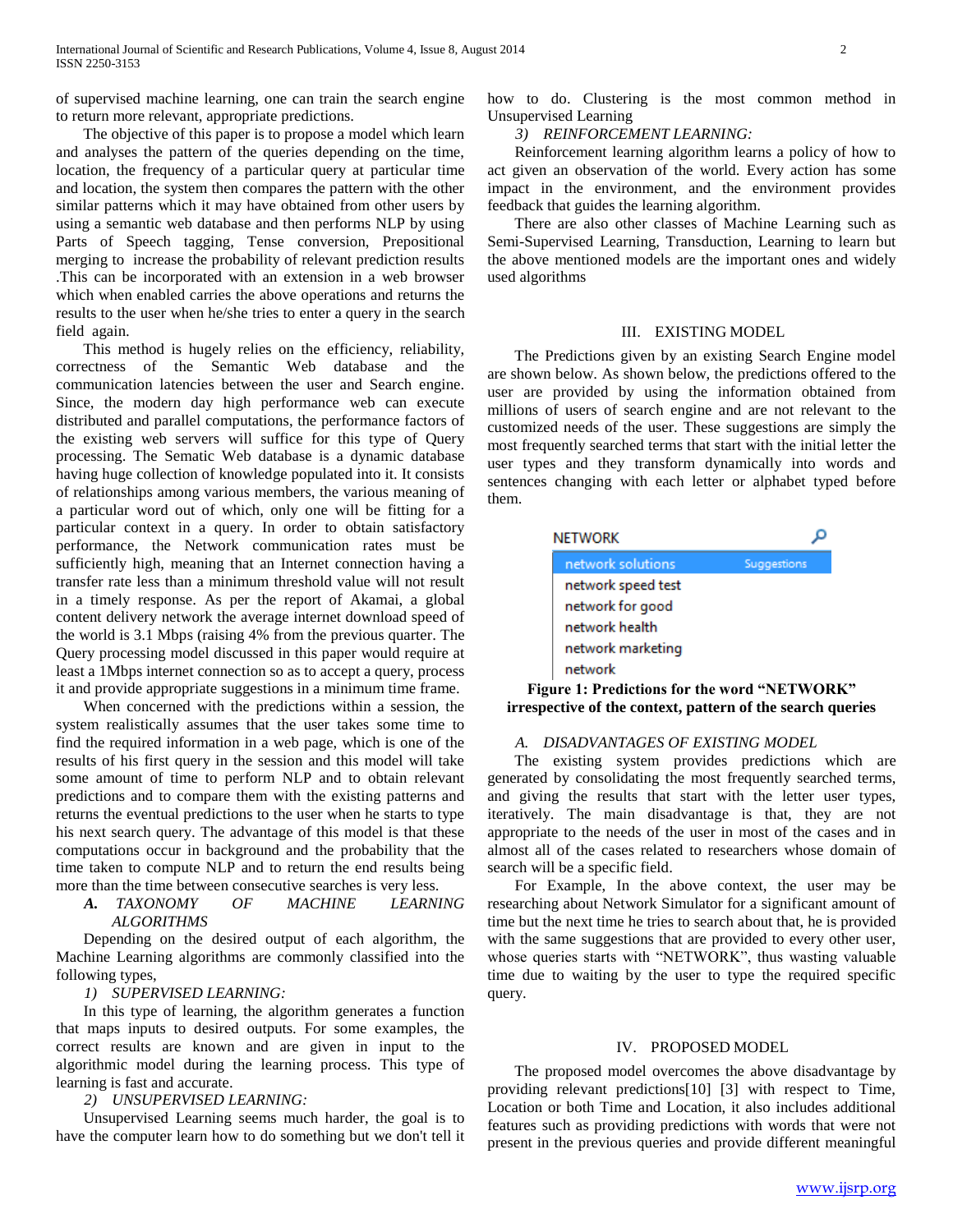forms of the words found in the previous queries. These additional words are extracted and analyzed from the previous Search queries made by the user, as well as from the logs present with the web server. However, In a Session based approach, these words may be "*what is*", *"How to"," Steps for"* and other predominantly used words for informational queries. These words not only include the above three but are also extracted from the most frequently shown suggestions to provide a mix of suggestions which are both specific to the users previous query but appropriate and related to his future ones.

 This model makes use of the queries made by the user which are present in the history, cache or Search Logs stored by the Web Server to analyze the pattern with the help of a semantic web database, Perform NLP on the query and calculate the Probability of a particular prediction, and then rank the predictions in the order of decreasing probability. Each prediction is associated with certain unique fields. The fields include Time required to calculate that prediction, Relevance Factor (RF), Probability, and Knowledge Factor (KF).

| । २. NS2 OBS PATCH |
|--------------------|
|                    |

- Q NS2 OBS PATCH
- $Q$ , obs patch ns2

Q ns2 obs patch

#### Proposed Model

HOW TO DO NS2 OBS PATCH ISSUES IN NS2 OBS PATCH **NS2 OBS PATCH TUTORIALS** STEPS FOR DOING NS2 OBS PATCH PATCHING OBS IN NS2 FOR FEDORA

# **Figure 2: Predictions for the query" NS2 OBS PATCH" with relevance to previous user queries by Machine Learning**

 When concerned with the case of Session-based predictions, to predict the appropriate results, this model utilizes the queries users has previously typed during that particular session, separates keywords from the query, perform NLP to return appropriate and accurate predictions to the user before he/she types another query.

 The time constraint on the NLP of the query is stringent and of high importance because producing late predictions but accurate ones is of little or no use to the user and furthermore, the Server, Database resources utilized for the computation are considered waste. Therefore, the challenge is to overcome the existing latencies in the network, other issues to provide optimized predictions to the user

#### *A. PREDICTION AND LEARNING BASED ON TIME*

 This method is helpful for users whose probability of search for a specific domain at a particular time of a day is high. For example, an employee who checks the stock prices every day morning 7.30 to 8.30 AM or a sports enthusiast who checks for scores daily at 9.00 to 10.00 PM. The algorithm proceeds in the following order,

- In First step, this method makes use of the periodicity of the queries made by the user being pre-assigned the duration of the Time frame it checks daily,
- Then calculates the probability of the Query during the time frame every day, until the probability reaches a minimum value,
- Next creates a pattern of the queries in the decreasing order of their probabilities,
- Analyzes the pattern by comparing the pattern with the existing patterns, the system learnt from other users i.e. through Supervised Machine learning.
- Computes the common predictions and assigns relevancy factor to each prediction.
- Extracts the keywords that were not present in the history or cache from the observed pattern,
- Perform the NLP by using Thesaurus populated with different contextual meanings, Synonyms of words.
- Compute and provide meaningful, relevant predictions to the user during the specific time.
- Optimizes the predictions by using the relevancy factor

After the computation of the results, the resulting outputs with their respective relevance factors are associated with the observed pattern and are embedded into the system, to enable the system to learn from the data it produced to achieve further optimization of Predictions.

#### *B. PREDICTION AND LEARNING BASED ON LOCATION*

 In modern days, every browser has an option to detect the location of the user in order to give the priority to results found in accordance with the country domains like ".*in"* for India,*".uk*" for United Kingdom etc. The needs of the user can be highly relying on his/her location, depending on the frequency with which it changes. The algorithm proceeds with the following steps.

- At the first step, the system maintains the location of the user.
- It keeps track of search queries containing words such as "tickets", "journey", flights", "time" when occurred in a combination with a location name other than the current location.
- If a change is noticed in the location of the user, without waiting for any prompt on the part of the user, the following steps are performed,
- The system analyzes the history, log data of several other similar users who queried similar search terms, to create a pattern of queries the users searched when their respective location has changed to the location in the present context.
- Computes the predictions based on the Information present about the users, and the keywords present in the history, by performing NLP on both of them and merging them to form relevant predictions.
- The system also assigns a relevant factor for each prediction that is generated eventually.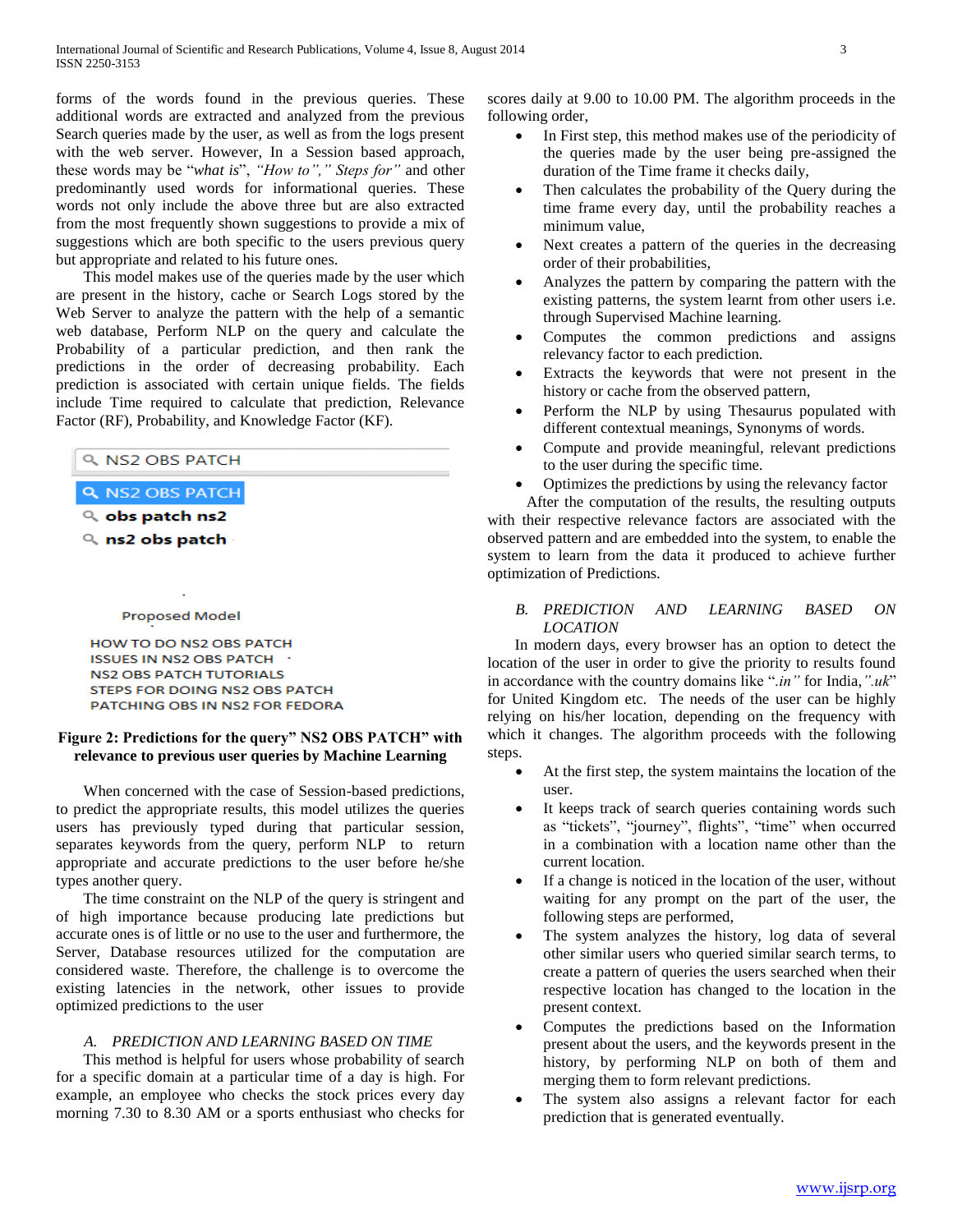After the generation of predictions, the system is updated with the present pattern so as to make it more efficient when used for the next time.

### *C. NLP USING SEMANTIC WEB DATABASE*

 Even though NLP [6] [7] for the full search query seems plausible, the method will not be efficient, considering the Computational time, resources required to achieve that within the specified time frame, so, in order to generate relevant predictions within the minimum time frame, only the keywords of the appropriate search queries present in the history, cache, Logs and that particular Session are considered for NLP. A key word can be differentiated from the other search terms in that it is defined as an abstraction which is extrapolated from multiple search queries. Example is shown in the adjacent page.

For Example, consider the below Search queries

- What is Cristiano Ronaldo biography?
- How many goals Cristiano Ronaldo scored?
- What are Cristiano Ronaldo records?

 In the above three cases, there exist more than one keyword for each query and they are called keyword phrases.

**TABLE I. SEGMENTATION OF KEYWORDS**

| Search Query                                 | Keywords or Keyword<br>Phrases  |
|----------------------------------------------|---------------------------------|
| What is Cristiano Ronaldo<br>biography?      | Cristiano Ronaldo,<br>biography |
| How many goals Cristiano<br>Ronaldo scored?  | Cristiano Ronaldo, goals        |
| Cristiano<br>What<br>are<br>Ronaldo records? | Cristiano Ronaldo, records      |

 The Segmentation of keywords is necessary for the Parts of Speech tagging and Tense conversion in the process of NLP. The above mentioned operations require a reliable, efficient Semantic web database, the role and functioning of which is described below.

#### *D. SEMANTIC WEB DATABASE*

 The primary purpose of the Semantic Web Database [4] [9] is to infer the contextual meaning of the word is using the relations among the keywords or the Entire search query terms. In order for efficient functioning, huge amount of knowledge has to be populated in the thesaurus which is stored in the Database. A particular search query term which can be either a single word or a phrase can have more than one general meaning *("Polysemous"*),by using the relations in the database the meaning which is used in that particular context. For Example, consider the below query

#### Query: Bugs in Windows 8.1

 The total possibilities of the meaning of the word "BUG" present in the thesaurus are given below. This example is given in order to show the importance of context for processing a query,

- An Insect or an Organism, small piece of material affixed to another, larger piece to conceal, reinforce, or repair a worn area, hole, or tear.
- A Defect in the design of a machine,
- A Defect in the coding of a program small piece, part, or section, especially that which differs from or contrasts with the whole
- To Bug means to annoy, pester.
- To equip the room with a concealed electronic device.

 But in the above context the meaning of the word BUG is found out using the relationships and the knowledge embedded in the Semantic web database about "Bugs" and "Windows". The relationships processed for the above operation can be,

- Computer Science/ Operating Systems/Bug /Error
- Fauna/ Invertebrates/ Organisms/ Insects/ Bugs
- Electronic Devices/ Spying/ Concealment/ Bug

 Out of the above three, only the first relationship is relevant to the query because Windows 8.1 is found under Operating Systems category, and hence only it is analyzed further to generate Synonyms. The Synonyms of the word "BUG" is also processed using the same method described above; the total synonyms possible are given below in a categorized manner

- Bug/ Glitch/ Error/ Flaw/ Defect.
- Bug/ Flea/ Defect.
- Bug/ Record/ Tap/ Overhear.

 The NLP of the Search query or more specifically the keyword phrase of the Search query proceeds by selecting the appropriate combinations of the meaning and the available synonyms in the Semantic Web Database.

 The NLP of the keyword phrases consists of 3 major tasks as elucidated below, with each of them executed iteratively,

*E. PARTS OF SPEECH TAGGING AND TENSE CONVERSION*

**TABLE II. MAJOR PARTS OF SPEECH USED IN WEB SEARCH QUERIES [8]**

| <b>Type</b> | <b>Frequency</b> |
|-------------|------------------|
| Proper noun | 40%              |
| Noun        | 32%              |
| Adjective   | 7%               |
| Preposition | 3.7%             |

 The above table gives information about the most frequently used parts of speech in web search queries. Certain rules can be specified in the database which helps in the simplification of the identification and labeling of parts of speech in the search query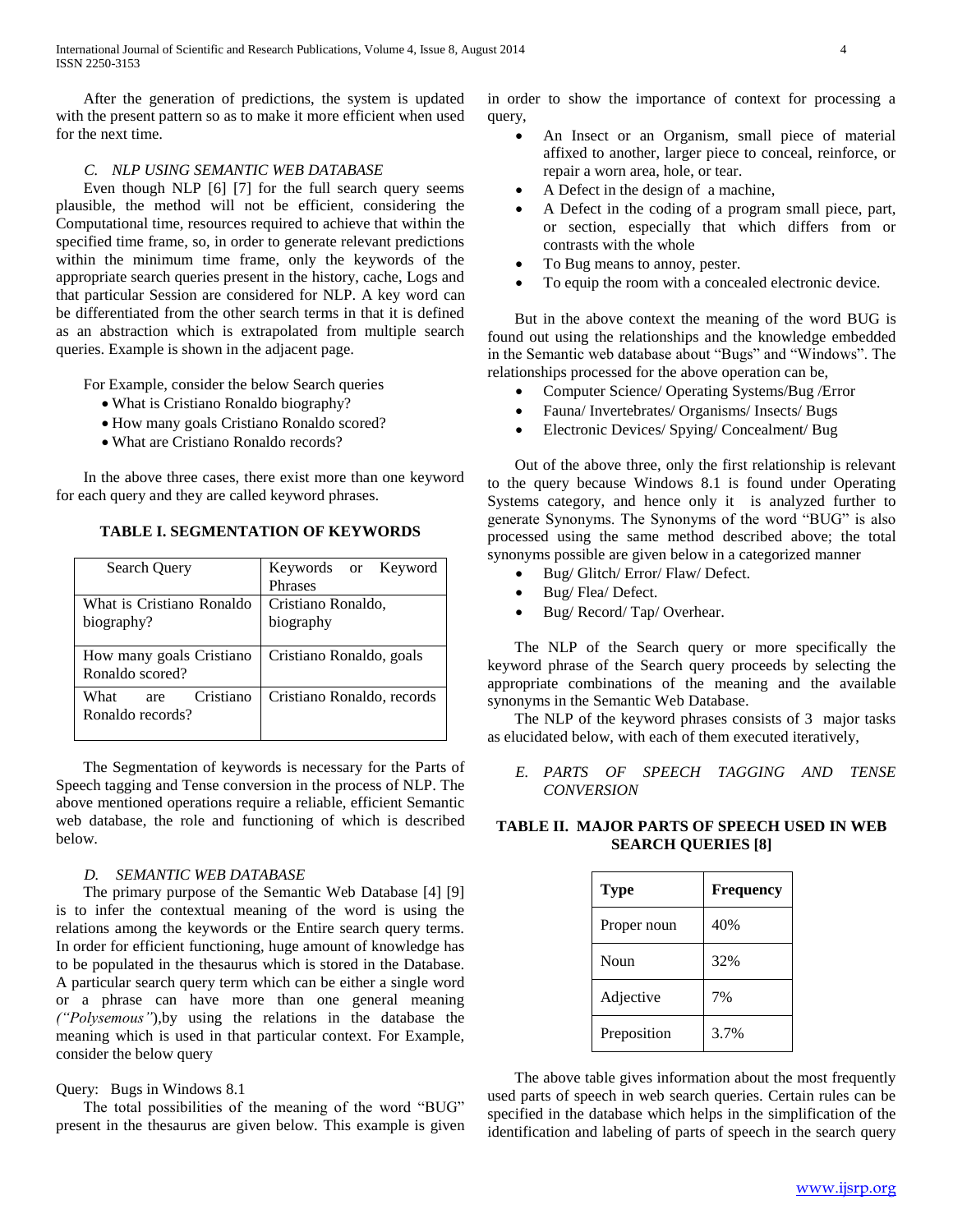by the web server. This is done only for the keywords present in the query to reduce the computational time. Some of the rules which can be applied are given below

- A preposition precedes and succeeds only a noun, pronoun, verb and adverb. (90% of the cases)
- A Conjunction can never occur at the start of the sentence.
- A Verb always succeeds a Noun or a Pronoun or another Verb
- An Interjection and Conjunction can never occur consecutively in a query or a statement.
- *An Adjective precedes preposition, adverb, verb and a Noun.*
- *An Adjective can succeed every part of speech except another adjective.*
- A noun always succeeds and precedes a verb or a preposition or a conjunction

 The list of rules given above only make a subset of the actual rules that are to be populated into the database for accurate labeling.

 After the above operation, the tenses of the keywords are changed [2] [5] and all the possible meaningful combinations are checked in the thesaurus which contains the relationship among the keywords, thus resulting in the evaluation of only meaningful queries. This method is used to obtain the predictions in a tense different than the previous queries present in the history, log as well as session.

#### *F. PREPOSITIONAL UNION*

 Since the whole preposition set is exhaustive, only certain prepositions which are used predominantly in most of the web based search queries are taken into consideration for NLP of the query. They are "For, to, of, in". Since the rules of grammar are already populated into the database, the meaningful combinations of the keywords and the prepositions mentioned above are evaluated in an iterative way.

 This method of combinatorial processing even though sounds like a colossal task, the iterative method of approach simplifies it significantly. At every point the rule set of grammar is checked with the current combination of keywords and prepositions and a decision whether meaningful or not will be made. If a decision is computed to be not meaningful at any point during checking, then the all the further combinations of the keyword and queries need not be processed as they in turn will not be meaningful and hence useless as predictions to the users.

#### *G. OPTIMIZING PREDICTIONS*

 After the NLP of the search query is finished, the resultant predictions are not displayed to the user as they are. The resultant predictions are further optimized by the following steps

- Remove duplicated Predictions if they exist,
- The "Relevance Factor" (RF) of each of the predictions is calculated and compared with the RF of previous query if only one previous query exists in the session or with the average of the Similarity Factors of the related queries present in the history, cache or session and a "Correlation

Factor" (CF) is generated which indicates the affinity between the predictions and search queries of that session. It must be noted that Higher the CF, higher the Similarity and vice versa.

 RF= Number of similar or related keywords Total Number of keywords

 The Time required for computing NLP on a particular query is calculated for each prediction. This is denoted by T  $_{N}$  It varies with Relevance Factor (RF), the number of distinct and independent prepositions present in the query (N  $_{\rm P}$ ), Communication latencies (C) and much less frequently by backend database problems (D)

$$
T_N \alpha \frac{RF}{L*N_P*C*D}
$$

- The Probability of a Search query being made by the user at a specific time in a day is calculated by specifying the minimum periodic time frame and designated by "P $_T$ ".
- $\bullet$

 $\bullet$ 

- $P_T$  = Number of queries in the time frame with one or more than one keyword phrase in common Total Number of Queries in that time frame
- The eventual probability of a prediction "P" will be the sum of Knowledge Factor (KF) and  $P_T$  i.e.

 $P = P_T + KF$  (KF is newly learnt data from Database)

- The predictions are displayed to the user in the order of their priority.
	- If SF is high and T  $<sub>C</sub>$  is high, then priority is 1</sub>
	- If SF is high and T  $<sub>C</sub>$  is low, then priority is 2.</sub>
	- If SF is low and T  $<sub>C</sub>$  is low, then priority is 3.</sub>
	- If SF is low and T  $_C$  is high then priority is 4.

#### V. CONCLUSION

 This model implements the Machine learning techniques and NLP of the search query to optimize the predictive search experience for the users, by providing relevant, apt predictions within a reasonable time frame. This model is aimed towards almost every category of users, may it be Researchers, Periodic viewers and with the existing machine learning techniques can further improvise the prediction relevancy. In particular, The Session based approach is helpful to researchers in whose case the probability of two consequent searches being related is high.

 The proposed model aims to provide accurate predictions to the user based on his/her previous queries, by making use of the knowledge embedded in the database, by creating and analyzing patterns based on the existing information, then performing NLP on the previous queries and their synonyms in an iterative way, and finally, updating the System with the resulting patterns to improvise accuracy. The accuracy of the result is directly proportional to the completeness of knowledge in the database, where as the response rate of the system is directly proportional to the Network Communication speeds.